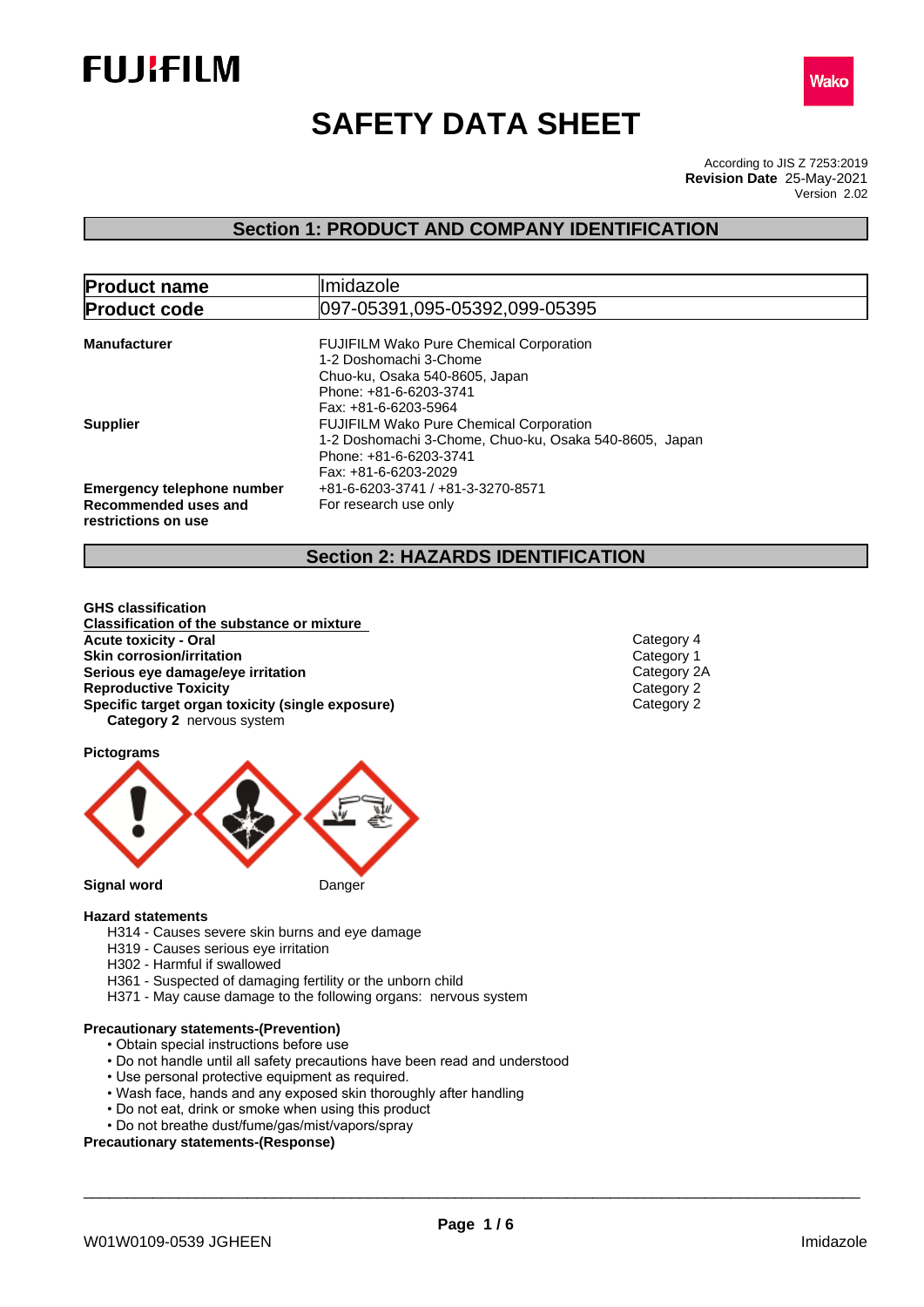• IF IN EYES: Rinse cautiously with water for several minutes. Remove contact lenses, if present and easy to do. Continue rinsing.

- Immediately call a POISON CENTER or doctor/physician
- IF ON SKIN (or hair): Remove/Take off immediately all contaminated clothing. Rinse skin with water/shower.
- Wash contaminated clothing before reuse.
- IF INHALED: Remove victim to fresh air and keep at rest in a position comfortable for breathing.
- IF SWALLOWED: Call a POISON CENTER or doctor/physician if you feel unwell
- Rinse mouth.
- Do NOT induce vomiting.

**Precautionary statements-(Storage)**

• Store locked up.

#### **Precautionary statements-(Disposal)**

• Dispose of contents/container to an approved waste disposal plant

## **Others**

**Other hazards** Not available

### **Section 3: COMPOSITION/INFORMATION ON INGREDIENTS**

**Single Substance or Mixture** Substance

**Formula** C3H4N2

| Chemical<br>' Name | Weight-% | <b>Molecular weight</b> | <b>ENCS</b>       | $\sim$ $\sim$<br>וניסו<br>. NO<br>IƏNL | - - - - - -<br>DN.<br>--<br>. |
|--------------------|----------|-------------------------|-------------------|----------------------------------------|-------------------------------|
| Imidazole          | 98.0     | $\alpha$<br>c0<br>oo.uc | 20<br>- ان<br>טט־ |                                        | $\sim$<br>288-<br>-52-C       |

**Impurities and/or Additives:** Not applicable

### **Section 4: FIRST AID MEASURES**

#### **Inhalation**

Remove to fresh air. If symptoms persist, call a physician.

#### **Skin contact**

Wash off immediately with soap and plenty of water. If symptoms persist, calla physician.

#### **Eye contact**

IF IN EYES: Rinse cautiously with water for several minutes. Remove contact lenses, if present and easy to do. Continue rinsing. Immediate medical attention is required.

#### **Ingestion**

Rinse mouth. Never give anything by mouth to an unconscious person. Call a physician or poison control center immediately. Do not induce vomiting without medical advice.

#### **Protection of first-aiders**

Use personal protective equipment as required.

| <b>Section 5: FIRE FIGHTING MEASURES</b> |
|------------------------------------------|
|------------------------------------------|

#### **Suitable extinguishing media**

Water spray (fog), Carbon dioxide (CO2), Foam, Extinguishing powder, Sand

**Unsuitable extinguishing media**

No information available

#### **Specific hazards arising from the chemical product**

Thermal decomposition can lead to release of irritating and toxic gases and vapors.

#### **Special extinguishing method**

### No information available

#### **Special protective actions for**

#### **fire-fighters**

Use personal protective equipment as required.Firefighters should wear self-contained breathing apparatus and full firefighting turnout gear.

### **Section 6: ACCIDENTAL RELEASE MEASURES**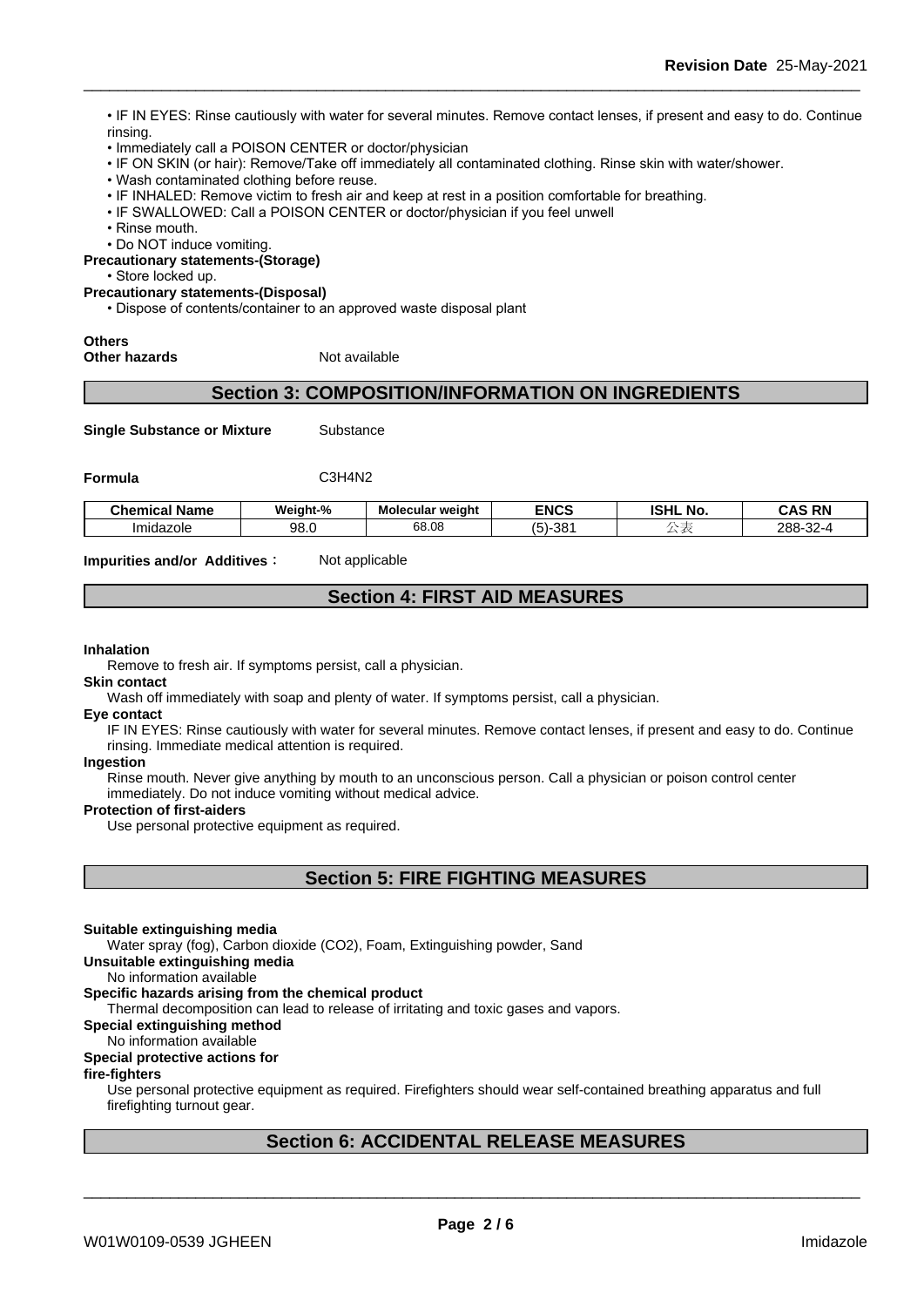#### **Personal precautions, protective equipment and emergency procedures**

For indoor, provide adequate ventilation process until the end of working. Deny unnecessary entry other than the people involved by, for example, using a rope. While working, wear appropriate protective equipments to avoid adhering it on skin, or inhaling the gas. Work from windward, and retract the people downwind.

#### **Environmental precautions**

To be careful not discharged to the environment without being properly handled waste water contaminated.

**Methods and materials for contaminent and methods and materials for cleaning up**

Sweep up and gather scattered particles, and collect it in an empty airtight container.

**Recoverly, neutralization** No information available

#### **Secondary disaster prevention measures**

Clean contaminated objects and areas thoroughly observing environmental regulations.

### **Section 7: HANDLING AND STORAGE**

#### **Handling**

#### **Technical measures**

Avoid contact with strong oxidizing agents. Use with local exhaust ventilation.

#### **Precautions**

Do not rough handling containers, such as upsetting, falling, giving a shock, and dragging. Prevent leakage, overflow, and scattering. Not to generate steam and dust in vain. Seal the container after use. After handling, wash hands and face, and then gargle. In places other than those specified, should not be smoking or eating and drinking. Should not be brought contaminated protective equipment and gloves to rest stops. Deny unnecessary entry of non-emergency personnel to the handling area.

#### **Safety handling precautions**

Avoid contact with skin, eyes or clothing. Use personal protective equipment as required.

### **Storage**

| Safe storage conditions   |                                                                                                   |
|---------------------------|---------------------------------------------------------------------------------------------------|
| <b>Storage conditions</b> | Keep container protect from light, store                                                          |
|                           | in well-ventilated place at room temperature (preferably cool). Keep container tightly<br>closed. |
| Safe packaging material   | Glass                                                                                             |
| Incompatible substances   | Strong oxidizing agents                                                                           |
|                           |                                                                                                   |

### **Section 8: EXPOSURE CONTROLS/PERSONAL PROTECTION**

#### **Engineering controls**

In case of indoor workplace, seal the source or use a local exhaust system. Provide the safety shower facility, and handand eye-wash facility. And display their position clearly.

**Exposure limits** This product, as supplied, does not contain any hazardous materials with occupational exposure limits established by the region specific regulatory bodies.

### **Personal protective equipment Respiratory protection** Dust mask **Hand protection** Impermeable protective gloves **Skinandbody protection** Long-sleeved work clothes

**Eye protection Eye protective eyeglasses or chemical safety goggles** 

#### **General hygiene considerations**

Handle in accordance with good industrial hygiene and safety practice.

### **Section 9: PHYSICAL AND CHEMICAL PROPERTIES**

### **Form Color** White - slightly yellow **Odor** No data available **No data available Melting point/freezing point** 88 - 92 °C

**Appearance** crystals - crystalline powder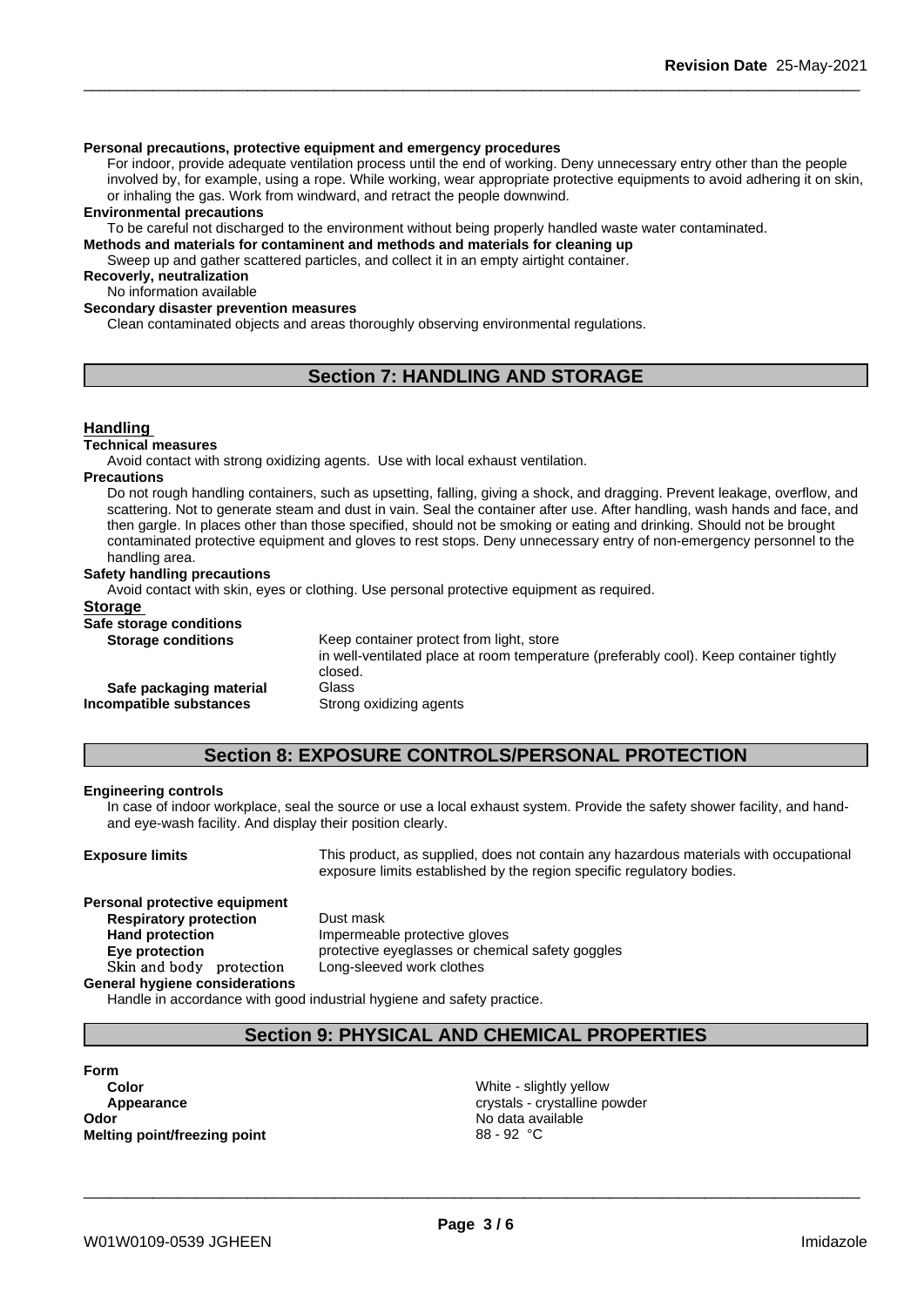**Boiling point, initial boiling point and boiling range** 257 °C **Evaporation rate:**<br> **Flammability (solid, gas):** No data available **Flammability (solid, gas):** No data available **Flammability** (solid, gas): **Upper/lower flammability or explosive limits Upper :** No data available<br> **Lower :** No data available<br>
No data available **Flash point No data available Auto-ignition temperature:** No data available **Decomposition temperature:**<br> **pH** 9.5 - 10.7 (50a/L **Viscosity (coefficient of viscosity)** No data available **Dynamic viscosity** No data available **Solubilities** Solubilities **Solubilities** water, Ethanol, acetone : free soluble . **n-Octanol/water partition coefficient:(log Pow) No data available Vapour pressure**<br> **Specific Gravity / Relative density**<br> **Specific Gravity / Relative density**<br> **No data available Specific Gravity / Relative density<br>Vapour density Particle characteristics** No data available

No data available<br>No data available **Lower:** No data available 9.5 - 10.7 ( 50g/L, 25°C ) **No data available** 

### **Section 10: STABILITY AND REACTIVITY**

#### **Stability**

**Reactivity** No data available **Chemical stability** May be altered by light. **Hazardous reactions** None under normal processing **Conditions to avoid** Extremes of temperature and direct sunlight **Incompatible materials** Strong oxidizing agents **Hazardous decomposition products** Carbon monooxide (CO), Carbon dioxide (CO2), Nitrogen oxides (NOx)

### **Section 11: TOXICOLOGICAL INFORMATION**

| <b>Acute toxicity</b> |                                                               |                                                                                        |                                                       |
|-----------------------|---------------------------------------------------------------|----------------------------------------------------------------------------------------|-------------------------------------------------------|
| <b>Chemical Name</b>  | Oral LD50                                                     | <b>Dermal LD50</b>                                                                     | <b>Inhalation LC50</b>                                |
| Imidazole             | 960 - 970 mg/kg(Rat)                                          | N/A                                                                                    | N/A                                                   |
|                       |                                                               |                                                                                        |                                                       |
| <b>Chemical Name</b>  | Acute toxicity -oral- source<br>information                   | Acute toxicity -dermal- source<br>information                                          | Acute toxicity -inhalation gas-<br>source information |
| Imidazole             | Based on the NITE GHS<br>Iclassification results.             | Based on the NITE GHS<br>classification results.                                       | Based on the NITE GHS<br>lclassification results.     |
|                       |                                                               |                                                                                        |                                                       |
| <b>Chemical Name</b>  | <b>Acute toxicity -inhalation</b><br>vapor-source information | Acute toxicity -inhalation dust-Acute toxicity -inhalation mist-<br>source information | source information                                    |
| Imidazole             | Based on the NITE GHS<br>classification results.              | Based on the NITE GHS<br>classification results.                                       | Based on the NITE GHS<br>classification results.      |

#### **Skin irritation/corrosion**

| <b>Chemical Name</b>              | Skin corrosion/irritation source information         |  |
|-----------------------------------|------------------------------------------------------|--|
| Imidazole                         | Based on the NITE GHS classification results.        |  |
| Serious eye damage/ irritation    |                                                      |  |
| <b>Chemical Name</b>              | Serious eye damage/irritation source information     |  |
| Imidazole                         | Based on the NITE GHS classification results.        |  |
| Respiratory or skin sensitization |                                                      |  |
| <b>Chemical Name</b>              | Respiratory or Skin sensitization source information |  |
| Imidazole                         | Based on the NITE GHS classification results.        |  |
|                                   |                                                      |  |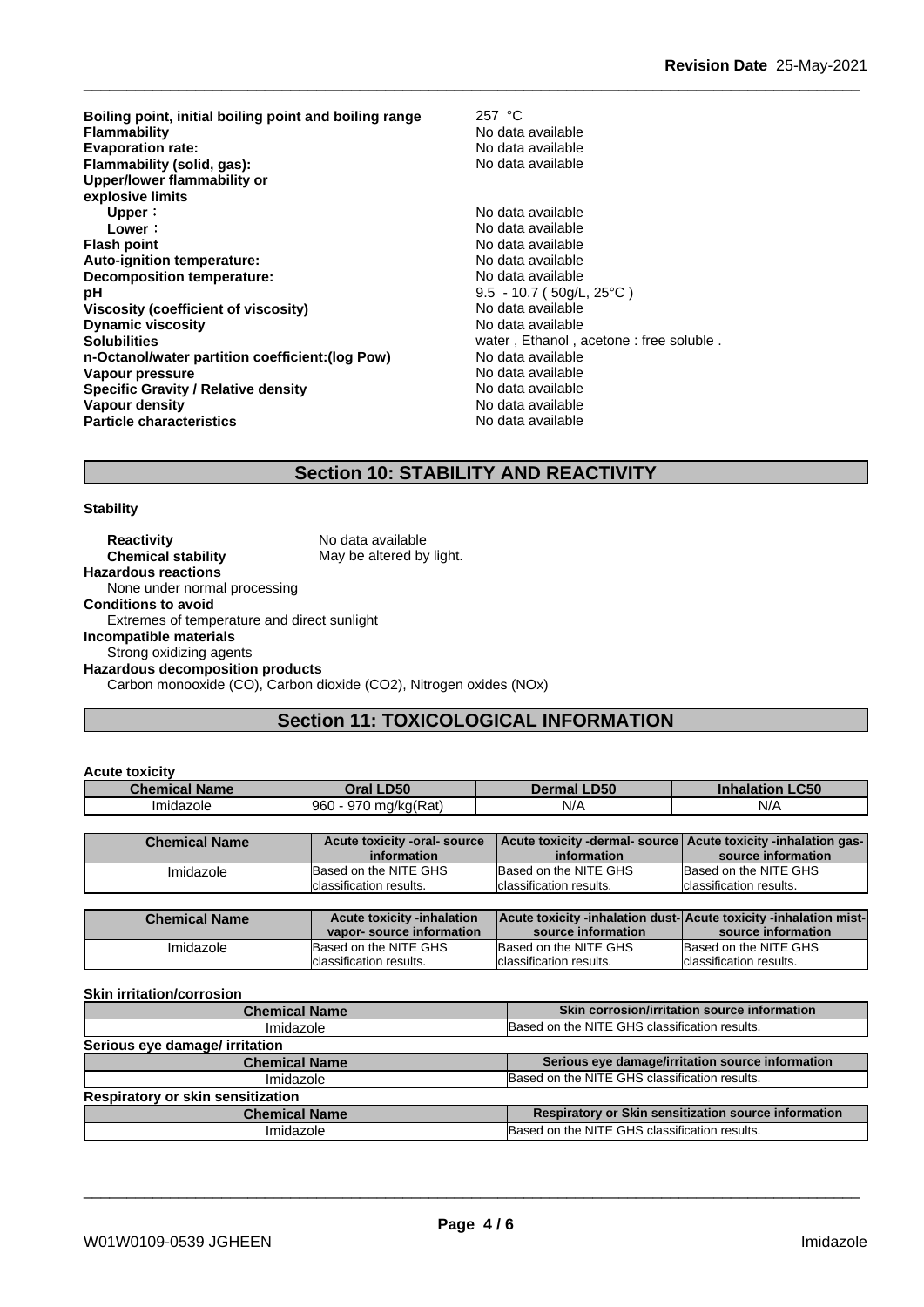**Reproductive cell mutagenicity**

| nownouuvu vo oon muuuvumon v |                                               |
|------------------------------|-----------------------------------------------|
| <b>Chemical Name</b>         | germ cell mutagencity source information      |
| Imidazole                    | Based on the NITE GHS classification results. |
| Carcinogenicity              |                                               |
| Chamisal Name                | Caraingagniaity course information            |

| Chemical Name | Carcinogenicity source information                 |  |
|---------------|----------------------------------------------------|--|
| Imidazole     | d on the NITE GHS classification results.<br>Based |  |
|               |                                                    |  |

### **Reproductive toxicity**

| <b>Chemical Name</b>          | Reproductive toxicity source information      |  |
|-------------------------------|-----------------------------------------------|--|
| Imidazole                     | Based on the NITE GHS classification results. |  |
| <b>STOT-single exposure</b>   |                                               |  |
| <b>Chemical Name</b>          | STOT -single exposure- source information     |  |
| Imidazole                     | Based on the NITE GHS classification results. |  |
| <b>STOT-repeated exposure</b> |                                               |  |
| <b>Chemical Name</b>          | STOT-repeated exposure- source information    |  |
| Imidazole                     | Based on the NITE GHS classification results. |  |
| <b>Aspiration hazard</b>      |                                               |  |
| <b>Chemical Name</b>          | <b>Aspiration Hazard source information</b>   |  |
| Imidazole                     | Based on the NITE GHS classification results. |  |

### **Section 12: ECOLOGICAL INFORMATION**

#### **Ecotoxicity**

| <b>Chemical Name</b> | Algae/aguatic plants                                                                                | <b>Fish</b>                          | <b>Crustacea</b>                      |
|----------------------|-----------------------------------------------------------------------------------------------------|--------------------------------------|---------------------------------------|
| Imidazole            | EC50:Desmodesmus<br>subspicatus<br>130 mg/L 72 h<br>EC50:Desmodesmus<br>subspicatus<br>82 mg/L 96 h | LC50:Leuciscus idus<br>280 mg/L 48 h | EC50:Daphnia magna<br>341.5 mg/L 48 h |

#### **Other data**

| <b>Chemical Name</b> | Short-term (acute) hazardous to the  | Long-term (chronic) hazardous to the                                          |
|----------------------|--------------------------------------|-------------------------------------------------------------------------------|
|                      |                                      | aquatic environment source information aquatic environment source information |
| Imidazole            | Based on the NITE GHS classification | Based on the NITE GHS classification                                          |
|                      | Iresults.                            | results.                                                                      |

| <b>Persistence and degradability</b> |
|--------------------------------------|
| <b>Bioaccumulative potential</b>     |
| <b>Mobility in soil</b>              |
| Hazard to the ozone layer            |
| <b>Mobility</b>                      |

**Pegree of decomposition: 90 % by BOD (METI Existing chemical safety inspections) No information available Mobility in soil** No information available **Hazard to the ozone layer** No information available

### **Section 13: DISPOSAL CONSIDERATIONS**

#### **Waste from residues**

Disposal should be in accordance with applicable regional, national and local laws and regulations. **Contaminated container and contaminated packaging**

Disposal should be in accordance with applicable regional, national and local laws and regulations.

### **Section 14: TRANSPORT INFORMATION**

#### **ADR/RID**

| UN number                      | UN3263                                              |
|--------------------------------|-----------------------------------------------------|
| Proper shipping name:          | Corrosive solid, basic, organic, n.o.s. (Imidazole) |
| UN classfication               | 8                                                   |
| <b>Subsidiary hazard class</b> |                                                     |
| Packing group                  | Ш                                                   |